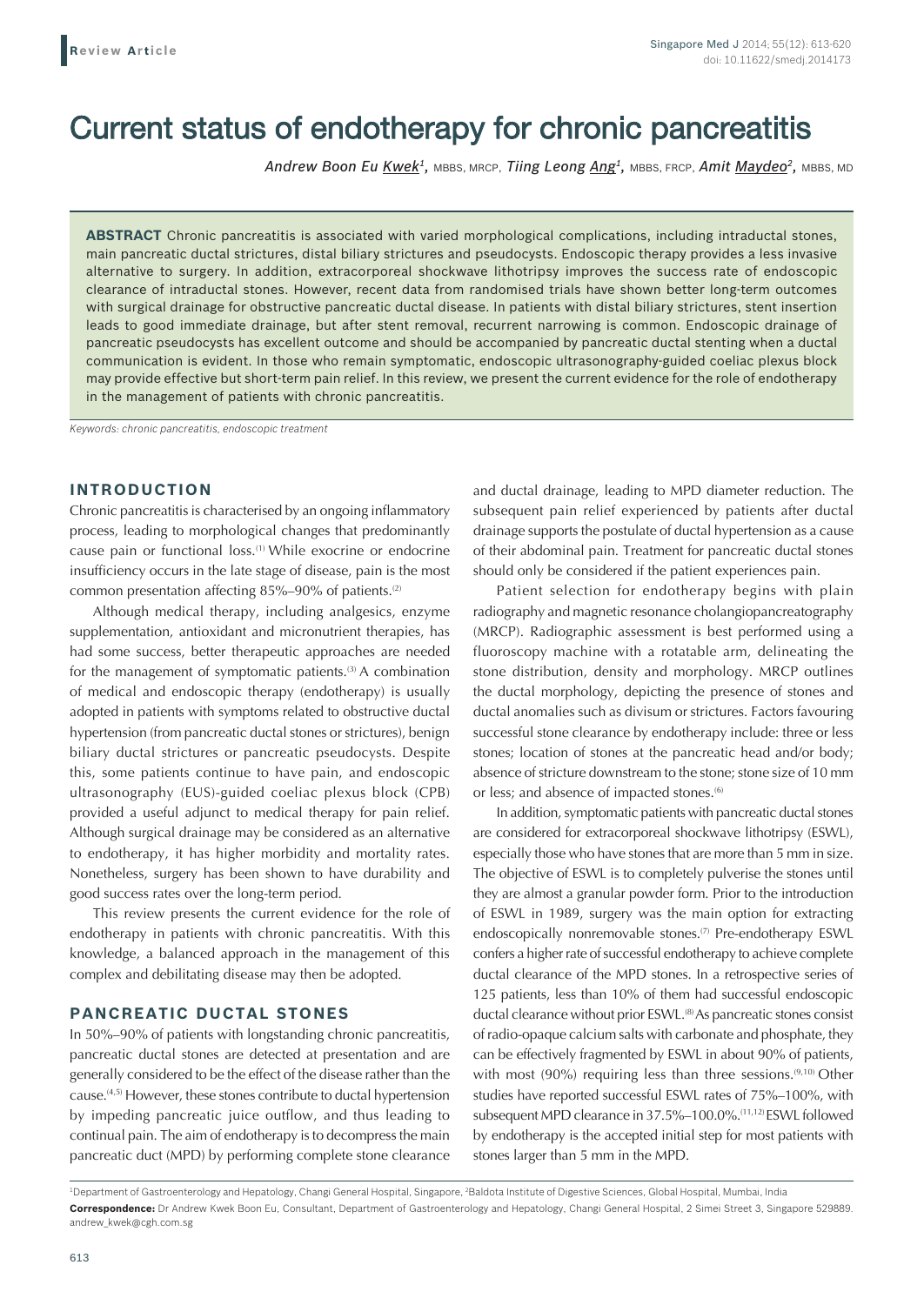| Study (year)                            | No. of<br>patients | <b>Ductal</b><br>clearance (%) | Pain<br>relief $(\% )$ | Follow-up<br>duration             | <b>Complication</b>                                                                                                                           |  |
|-----------------------------------------|--------------------|--------------------------------|------------------------|-----------------------------------|-----------------------------------------------------------------------------------------------------------------------------------------------|--|
| Tandan et al (2013) <sup>(13)</sup>     | a) $364$<br>b) 272 | 100.0                          | a) $68.7$<br>b) 60.3   | a) $24 - 60$ mth<br>$b) > 60$ mth | Not reported                                                                                                                                  |  |
| Seven et al (2012) <sup>(14)</sup>      | 120                | $\overline{\phantom{a}}$       | 85.0                   | 4.3 yr                            | Not reported                                                                                                                                  |  |
| Tandan et al $(2010)^{(10)}$            | 1.006              | 93.0                           | 84.0                   | 6 mth                             | Ecchymosis ( $n = 185$ ), haematemesis ( $n = 2$ ),<br>post-ERCP pancreatitis $(n = 29)$                                                      |  |
| Tadenuma et al $(2005)^{(15)}$          | 117                | 56.0                           | 63.0                   | $6.5$ yr                          | Pancreatitis ( $n = 8$ ), post-sphincterotomy<br>bleed $(n = 2)$ , neuropathy $(n = 1)$                                                       |  |
| Delhaye et al (2004) <sup>(16)</sup>    | 56                 | 86.0                           | 66.1                   | 14.4 yr                           | Biliary and/or pancreatic sepsis $(n = 12)$ ,<br>mild pancreatitis $(n = 2)$                                                                  |  |
| Brand et al $(2000)^{(17)}$             | 48                 | 75.0                           | 82.0                   | 7 mth                             | Pancreatic sepsis $(n = 1)$                                                                                                                   |  |
| Costamagna et al (1997) <sup>(11)</sup> | 35                 | 74.0                           | 71.9                   | 26.8 mth                          | Pancreatic sepsis ( $n = 3$ ), cholangitis ( $n = 3$ ),<br>gastric submucosal haematoma ( $n = 1$ ),<br>pancreatic fluid collection $(n = 1)$ |  |
| Delhaye et al $(1992)^{(18)}$           | 122                | 59.0                           | 85.0                   | 14 mth                            | Pancreatic sepsis ( $n = 25$ ),<br>cholangitis ( $n = 14$ ), acute pancreatitis ( $n = 5$ )                                                   |  |
| Sauerbruch et al (1992) <sup>(19)</sup> | 24                 | 71.0                           | 83.3                   | $24$ mth                          | Mild pancreatitis $(n = 2)$                                                                                                                   |  |

**Table I. Selected series utilising extracorporeal shockwave lithotripsy followed by endotherapy for treatment of chronic calcific pancreatitis.**

ERCP: endoscopic retrograde cholangiopancreatography

Endoscopic clearance of stone fragments is performed via endoscopic retrograde cholangiopancreatography (ERCP), which begins with cannulation of the pancreatic orifice and contrast instillation to delineate the ductal anatomy and assess the location of the stone fragments. Subsequently, pancreatic sphincterotomy followed by irrigation of the pancreatic duct with saline solution, and balloon or basket trawling are performed. In patients with pancreas divisum, ductal access via the minor papilla is followed by minor papilla sphincterotomy. When ductal strictures are present, these may be dilated using radial expansion balloon, dilator catheters or the Soehendra stent retriever, in recalcitrant cases. Plastic stents are inserted in patients with ductal strictures, or when residual stones cannot be removed completely.

In a large series of patients who underwent ESWL and endotherapy, pain relief was reported in 711 of 846 (84%) at six months follow-up, accompanied by a significant decrease in analgesic use.<sup>(10)</sup> Recently published long-term data showed pain relief in 60%–85% of patients at a follow-up of more than four years.<sup>(13,14)</sup>

Table I summarises selected series from various expert centres that have adopted the aforementioned approach. Fig. 1 shows the computed tomography (CT) features of hyperdense pancreatic stones at the head of the pancreas, with upstream dilation of the pancreatic and biliary ducts. A small (4 cm) pancreatic pseudocyst is seen at the tail region of the pancreas. After ESWL and endoscopic clearance of the fragmented stones, the follow-up image (Fig. 2) shows resolution of both the dilated ducts and pseudocyst.

Ecchymosis in the targeted ESWL region is the most common complication, affecting 18.5% of patients.<sup>(10)</sup> Abdominal pain occurs in 12.1% of patients who undergo ESWL and endotherapy. Occasionally, exacerbation of pancreatitis also occurs.<sup>(20)</sup> Conservative management usually leads to resolution. Other reported complications include biliary or pancreatic sepsis,



**Fig. 1** CT image shows the presence of hyperdense pancreatic stones at the head of the pancreas, with upstream dilation of the pancreatic and biliary ducts. A small (4 cm) pancreatic pseudocyst is seen at the tail region of the pancreas.

pancreatic fluid collection formation and gastric submucosal haematoma.(11)

## **ESWL ALONE**

In Ohara et al's study,<sup>(21)</sup> ESWL without subsequent endotherapy for stone extraction was reported to successfully clear intraductal stones in 24 of 32 patients (75%). This was accompanied by pain relief in 79% of patients over a mean follow-up period of 44 months.(21) In a randomised trial of 55 patients, comparing ESWL alone with ESWL followed by endoscopic drainage of the MPD, both groups had similar pain relief of about 40% at two years follow-up.(22) These findings suggest that in well-selected patients, post-ESWL endotherapy may not always be necessary to provide good clinical outcome and that ESWL alone may be the more cost-effective approach.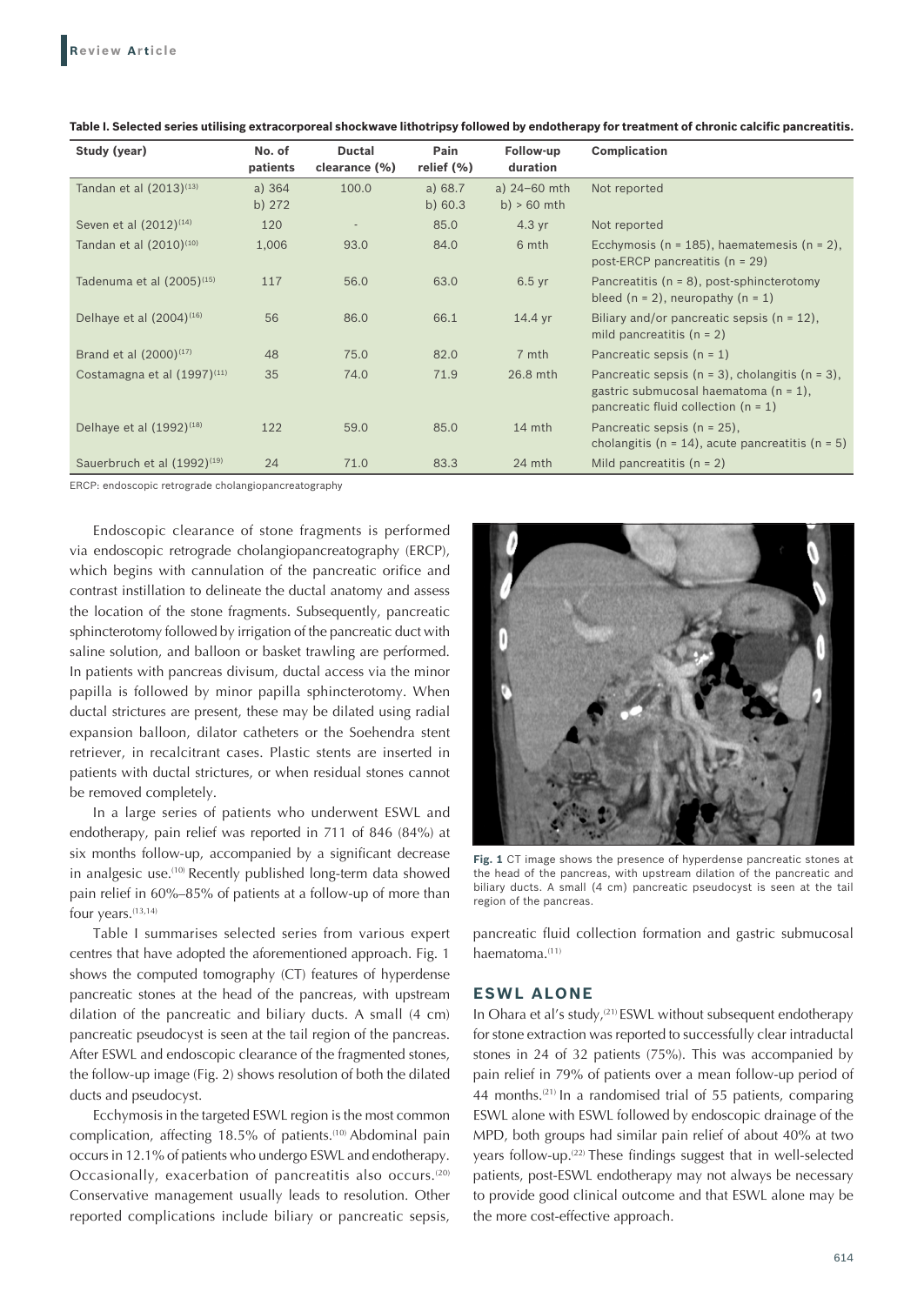# **MPD STRICTURES**

MPD strictures are classified as a dominant stricture in the presence of at least one of the following features: upstream MPD dilation of  $\geq 6$  mm in diameter; prevention of contrast medium outflow alongside a 6-Fr catheter inserted upstream from the stricture; or abdominal pain during continuous infusion of a nasopancreatic catheter inserted upstream from the stricture with 1L saline for  $12-24$  hr.<sup>(23)</sup> Fig. 3 shows the presence of an MPD stricture at the pancreatic genu, with upstream dilation of the MPD and side branches. The management of MPD strictures includes pancreatic sphincterotomy, stricture dilation and temporary stenting. When stricture dilation is unsuccessful with bougies or balloons, the Soehendra stent retriever may be used to gradually bore through the fibrotic segment. Stenting is possible in 85%–98% of cases, with immediate pain relief in 65%–95%. $(23)$  On subsequent follow-up over 14–58 months, 32%–68% of patients are expected to continue to experience pain relief.<sup>(23)</sup>

As chronic pancreatitis is a risk factor for pancreatic cancer, a high index of suspicion should be employed when managing patients with MPD strictures. Imaging with dedicated CT of the pancreas or EUS may be utilised to exclude the presence of associated pancreatic masses. Stent placement includes the use of plastic polyethylene stents or self-expandable metallic stents (SEMS). The main objective of MPD stenting is to allow adequate dilation of the stricture, with sustained flow even after the stent is removed. Stenting may also be used as a temporary drainage procedure to predict symptomatic improvement should a surgical alternative be considered.

### **Plastic stents**

Usually plastic stents with sizes ranging from 7-, 8.5- to 10-Fr are used in either a single or multiple fashion. Multiple stent placement is associated with a high rate of stricture resolution (95%), as shown in a study involving 19 patients, but this does not always translate to complete symptomatic relief, as the pathophysiology of chronic pancreatitisrelated pain is complex.<sup>(24)</sup> Besides ductal hypertension, oxidative stress, neuroimmune modulation, and changes in neural pathways and synapses are contributing factors to ongoing nociception.(25) Predictors of good outcome after pancreatic duct stenting include stricture position at the head of the pancreas, upstream dilation of MPD, absence of pancreas divisum and nonalcoholic aetiology of chronic pancreatitis.(26,27) Complications related to pancreatic stenting occur in 6%–39% of patients. While mild pancreatitis is most common, stent migration and pancreatic abscesses requiring surgery have been reported.<sup>(23)</sup>

Table II provides a summary of selected series of plastic stenting for chronic pancreatitis-related MPD strictures. At our centre, we perform three-monthly reassessments after initial MPD stenting. During these reassessments, if the stricture has resolved (evidenced by good outflow of contrast from the proximal duct, easy passage of a 7-Fr catheter, diminished focal narrowing), the stent is permanently removed.



**Fig. 2** CT image shows the resolution of both the dilated ducts and pseudocyst, following extracorporeal shockwave lithotripsy and endotherapy.



**Fig. 3** Pancreatogram shows a main pancreatic duct stricture at the pancreatic genu, with upstream dilation of the main duct and its side branches.

#### **Self-expandable metallic stents**

Since the late 1990s, SEMS have been used experimentally for benign pancreatic duct strictures.<sup>(30)</sup> More recently, the feasibility and safety of fully covered SEMS for refractory strictures were reported in 13 patients by Park et al.<sup>(31)</sup> Although stent placement was successful in all the patients, stent migration was a significant problem, occurring in five patients (one proximal and four distal). Despite this, resolution of the strictures was documented in all patients at follow-up ERCP two months later. Other complications include mild acute pancreatitis (two patients) and cholestatic liver dysfunction (two patients).<sup>(31)</sup>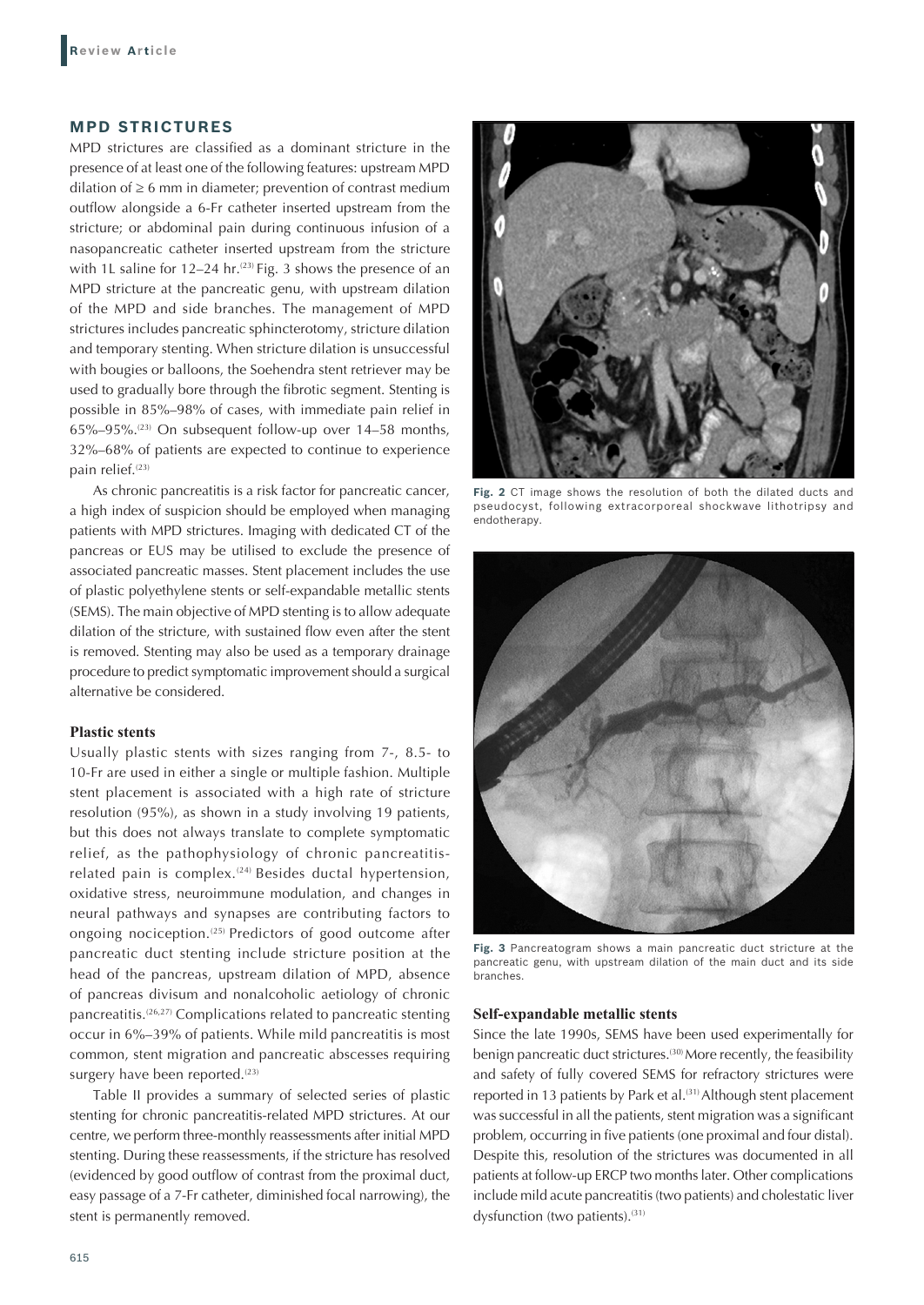| Study (year)                               | No. of<br>patients | <b>Initial</b><br>pain<br>relief (%) | Stent<br>duration<br>(mth) | Pain relief<br>after stent<br>removal (%) | duration<br>(mth) | <b>Follow-up Complication</b>                                                         | <b>Surgery</b><br>(% ) |
|--------------------------------------------|--------------------|--------------------------------------|----------------------------|-------------------------------------------|-------------------|---------------------------------------------------------------------------------------|------------------------|
| Costamagna et al $(2006)^{(24)}$           | $19*$              | 100                                  |                            | 84                                        | 38                | <b>Nil</b>                                                                            | Nil                    |
| Eleftherladis et al (2005) <sup>(27)</sup> | 100                | 100                                  | 23                         | 62                                        | 69                | Sepsis (11%), acute pancreatitis (12%),<br>stent impaction (2%), stent migration (2%) | $\overline{4}$         |
| Vitale et al $(2004)^{(28)}$               | 89                 | 83                                   | 5                          | 68                                        | 43                | Mild pancreatitis (18%), cholangitis (1%)                                             | 12                     |
| Binmoeller et al (1995) <sup>(29)</sup>    | 93                 | 74                                   | 15.7                       | 65                                        | 58                | Mild pancreatitis (4%), pancreatic<br>abscess $(2%)$                                  | 26                     |

#### **Table II. Selected series utilising plastic stenting for chronic pancreatitis‑related main pancreatic duct strictures.**

\*Multiple stents approach: each patient had a median number of 3 stents, with diameters ranging from 8.5- to 11.5-Fr.

In 2010, the same authors published their experience using a modified, fully covered SEMS (Niti-S Pancreatic Stent [bumpy type]; Taewoong Medical, Seoul, South Korea) that had antimigration features.(32) In this study, no stent migration occurred in all 32 patients. Additionally, all stents were easily removed at three months and pancreatography showed resolution of duct strictures. However, five patients developed asymptomatic *de novo* focal pancreatic strictures. In the subsequent follow-up over a mean of five months, three patients had symptomatic recurrent strictures, requiring repeat stenting in two patients and surgery in one patient.

# **PANCREATIC DUCTAL STONES AND/OR STRICTURES: ENDOTHERAPY VS. SURGERY**

Surgery is usually considered for patients who have poor response to medical therapy or endotherapy. The most common surgical drainage procedure is the modified Puestow operation or lateral pancreaticojejunostomy. In patients with pancreatic head inflammatory mass, duodenum-preserving pancreatic head resection or pancreaticoduodenectomy is performed.<sup>(33)</sup>

Two randomised controlled trials (RCTs) compared endotherapy with surgery for patients with painful uncomplicated chronic pancreatitis. Díte et al<sup>(34)</sup> randomised 72 patients to receive either endotherapy or surgery for painful obstructive chronic pancreatitis with strictures and/or stones. Although initial pain relief was similar, fewer patients in the endotherapy group had complete absence of pain at five years (15% vs. 34%).<sup>(34)</sup> While it appears that surgery had better long-term success, it is important to note that in this trial, patients in the endotherapy group did not receive ESWL, and the protocol also excluded cumulative stenting or repeat sessions for recurrent symptoms, thus reducing the maximum potential of endotherapy to provide good clinical outcome.

In the second RCT, which included 39 patients, Cahen et al reported a lower rate of pain relief at two years follow-up in the endotherapy group compared with the surgery group (32% vs. 75%).<sup>(35)</sup> They further reported that at long-term (79 months) follow-up, additional drainage procedure was required in 68% of patients in the endotherapy group and 5% of patients in the surgical group.<sup> $(36)$ </sup> Also, 47% of patients in the endotherapy group eventually underwent surgery.<sup>(36)</sup> This trial was limited by a lower than usual overall technical success (53%) in the endotherapy group, perhaps due to the high proportion (84%) of patients who had pancreatic duct strictures.<sup>(35)</sup>



**Fig. 4** Cholangiogram shows a stricture of the intrapancreatic portion of the common bile duct.

The aforementioned RCT results provide relevant data that may be used for discussion with patients, the majority of whom would prefer a less invasive approach due to the significant morbidity and mortality of surgery (18%–53% and 0%–5%, respectively, for resections, and 0%–4% mortality for MPD drainage).(23) Also, although the long-term results show that surgery provides more durable pain relief, endotherapy may reduce the need for surgical procedures, act as a bridge to surgery in poor surgical candidates, or predict the response to surgical drainage.

# **BENIGN BILIARY STRICTURES**

Distal common bile duct strictures (Fig. 4) occur in up to 46% of patients with chronic pancreatitis, as a consequence of inflammation-induced periductal fibrosis.(37,38) It is more frequent in patients with advanced disease, especially in those with chronic calcific pancreatitis. In the patient who presents with jaundice alone, conservative approach with close monitoring of liver function tests may be considered, as the jaundice may resolve after an acute inflammatory episode has resolved. Intervention is recommended in the presence of symptoms, secondary biliary cirrhosis, biliary stones, and stricture progression. In the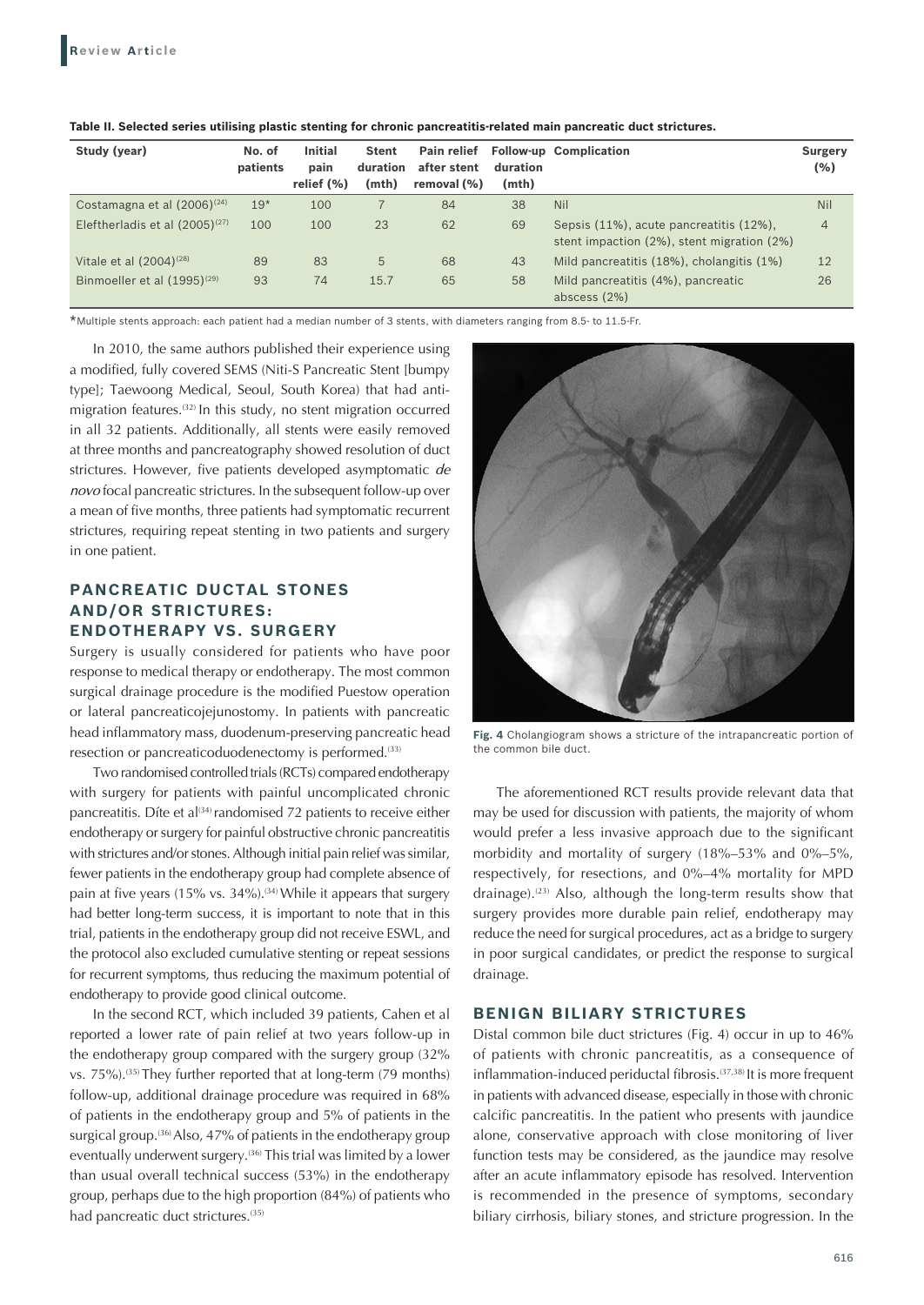asymptomatic patient, treatment may be considered if the serum alkaline phosphatase is elevated to more than two times the upper limit of normal values and/or elevated serum bilirubin for longer than one month.<sup>(23)</sup> Similar to MPD strictures, a high index of suspicion for a malignant aetiology should be adopted and appropriate histological sampling taken when managing chronic pancreatitis-related biliary strictures.

Biliary drainage may be performed with single or multiple side-by-side plastic stents or SEMS. To facilitate the insertion of a plastic stent, dilation of the stricture using a dilator catheter or balloon dilator may be necessary. Due to its fibrotic nature, the success of endotherapy for chronic pancreatitis-related biliary stricture is poor in most cases.<sup>(39)</sup> Long-term success ranges from 10% to 92%, and surgical drainage is required in up to 49% of patients.<sup>(23)</sup>

#### **Plastic stents**

According to Kahl et al's study,<sup>(40)</sup> persistence of the stricture was encountered at one year in nearly 70% of the 61 patients treated with single stents (10- or 11.5-Fr). In the group of patients with alcoholic chronic pancreatitis, the presence of pancreatic head calcifications was a predictor of poor response to endoscopic stenting.<sup>(40)</sup> Another study that focused on the insertion of multiple plastic biliary stents (7.5- to 10-Fr; 1–5 stents) increasingly in 29 patients at three-monthly intervals showed that after two years of stent placement, only 60% had stent-free recovery at a follow-up period of about one year.<sup>(41)</sup>

## **SEMS**

The use of fully covered SEMS for benign biliary strictures is hampered by stent migration. In a small study<sup>(42)</sup> involving six patients, proximal migration of the stent occurred in two patients, one of which was still retrievable. After 4–6 months, the stents were safely retrieved in four patients with stricture resolution. However, recurrent stricture was seen in one patient after six months.<sup>(42)</sup>

In Poley et al's study, $(43)$  fully covered SEMS with proximal and distal lassos for retrieval (Hanaro; MI Tech, Seoul, Korea) were used in 23 patients with benign biliary strictures, 13 of whom were due to chronic pancreatitis. The authors found that, compared to other aetiologies, patients with chronic pancreatitis had a lower success rate (80% vs. 46%) for stricture resolution after SEMS removal. Stent placement was over a mean duration of 5.5 months and all stents were easily removed. Soon after stent placement, pain occurred in 13 patients, but was easily managed with analgesics. Other complications include cholecystitis  $(n = 1)$ , cholangitis due to stent migration ( $n = 1$ ) or stent blockage ( $n = 2$ ), and worsening of chronic pancreatitis ( $n = 2$ ).<sup>(43)</sup>

Better success rate was reported in 20 patients with partially covered SEMS for chronic pancreatitis-related biliary strictures.<sup>(44)</sup> In this study, 18 patients had persistent stricture resolution six months after stent removal. Median stent duration was five months. Although promising, placement of SEMS for benign biliary strictures remains investigational, and the comparison of SEMS, multiple plastic stents and surgery awaits further research.

# **PANCREATIC PSEUDOCYSTS**

Pancreatic pseudocyst (PP), an amylase-rich fluid collection enclosed by a wall of fibrous granulation tissue, arises from the disruption of the MPD or its branches, as a consequence of acute pancreatitis, pancreatic trauma or chronic pancreatitis.<sup>(45,46)</sup> About 20%–40% of patients with chronic pancreatitis develop PP.<sup>(47)</sup> Indications for treatment include the presence of infection, an enlarging PP and symptoms related to PP (abdominal pain, gastric outlet obstruction or jaundice). Besides these indications, treatment of pseudocysts may be considered in view of its low rate (0%–9%) of spontaneous resolution in the setting of chronic pancreatitis.<sup>(48)</sup>

Although easily performed, simple cyst aspiration is limited by a high recurrence rate of more than 70%. $^{\scriptscriptstyle (49)}$  Therefore, longerterm drainage is necessary for good outcome and durability. PP drainage may be performed via percutaneous, endoscopic or surgical approaches. Percutaneous catheter drainage has a short-term success rate of 84% and a recurrence rate of 7%, but prolonged placement of an external catheter is frequently complicated by the development of pancreatic-cutaneous fistulas.<sup>(49-51)</sup> To avoid this, endoscopic drainage allows for internal drainage via a communication between the PP and the stomach or duodenum. It is usually performed by puncturing the cyst under EUS guidance, which avoids the occasional inadvertent puncture of blood vessels during the direct puncture method. Following dilation of the puncture site, at least two doublepigtail plastic stents are placed to allow continual drainage of the PP fluid. These stents should only be retrieved after crosssectional imaging has confirmed the resolution of the cyst and at least two months after stenting.<sup>(23)</sup> A retrospective analysis of 92 patients who underwent endoscopic drainage for PP showed a high initial technical success rate of 97%, but during a median follow-up period of 43 months, 15 patients required alternative therapy for persistent or recurrent cyst; the overall success rate of endotherapy was 71%.(52)

Evaluation of the pancreatic duct is relevant for addressing predisposing factors to recurrence of pseudocyst. In the context of chronic pancreatitis, pancreatic duct stones and strictures are important predisposing factors and should be treated as previously outlined. In the case of acute exacerbation of chronic pancreatitis, a persistent pancreatic leak may occur, although this is usually more relevant in the context of severe acute pancreatitis than chronic pancreatitis. Pancreatic duct evaluation is usually performed with MRCP, which is noninvasive. ERCP may be performed to evaluate any pancreatic duct leak that communicates with the pseudocyst. This is crucial, as pancreatic duct disruption is present in 40%–60% of patients with peripancreatic fluid collections. In the presence of an MPD disruption, better outcome is seen in successful stent bridging, as it allows preferential downstream flow of the pancreatic juice.<sup>(53)</sup>

The outcome of surgical intervention for PP was compared with endoscopic drainage in a randomised controlled trial, which demonstrated that endoscopic drainage and surgical cystgastrostomy had similar success, complications and reintervention rates; however, in the endoscopy group, shorter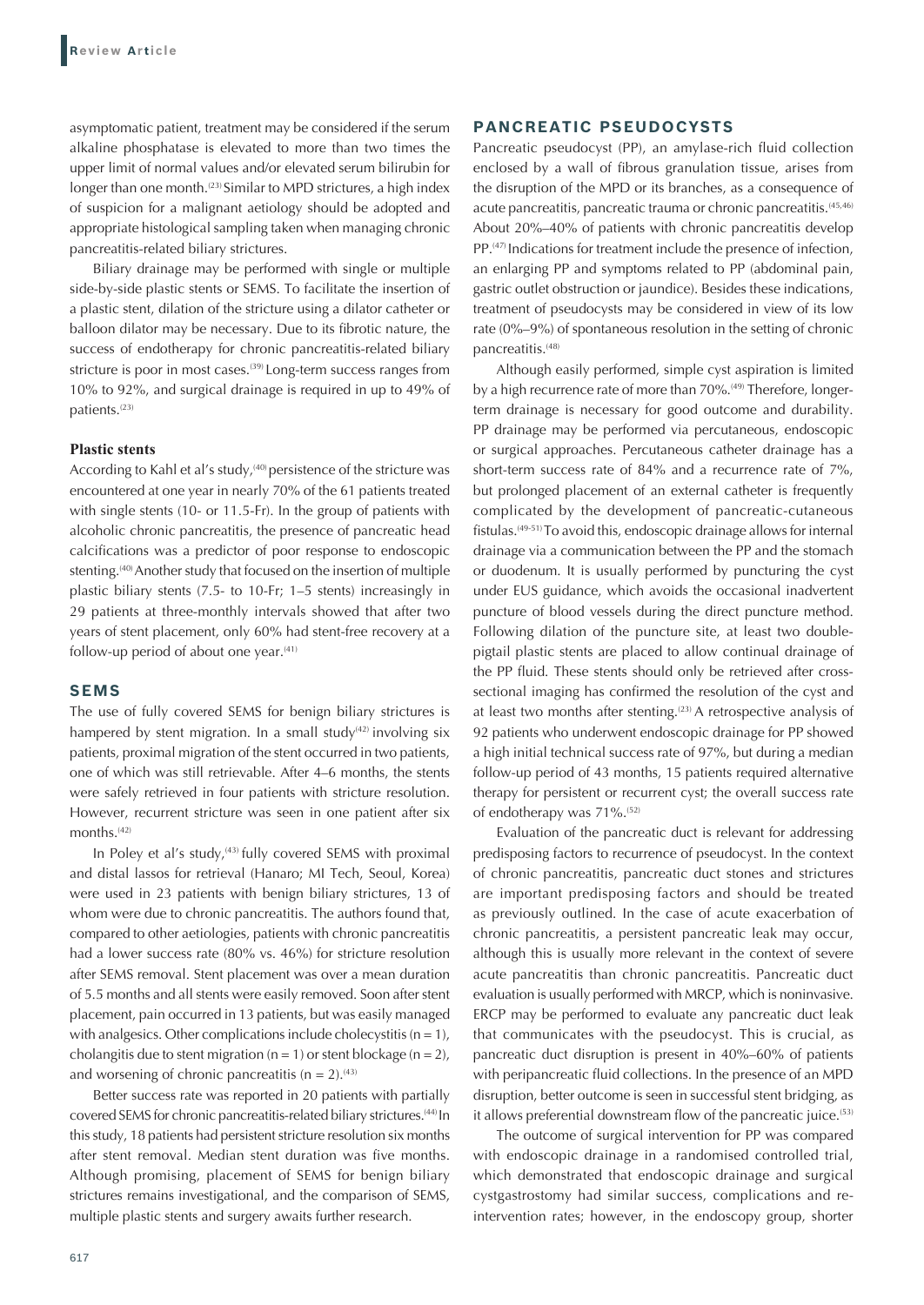length of stay, better scores for physical and mental health, and lower costs were observed.<sup>(54)</sup> In a comprehensive review, Rosso et al<sup>(55)</sup> reported that endoscopic drainage yields a technical success rate of over 80%–90%. Compared to surgery, endoscopic drainage has similar morbidity (16.0% vs. 13.3%) and longterm pseudocyst recurrence (9.8% vs. 10.7%) rates, but a lower mortality rate  $(0.2\% \text{ vs. } 2.5\%).$ <sup>(55)</sup>

Serious complications related to endoscopic drainage of PP include bleeding, perforation and infection. Morbidity and mortality rates have been reported to be 13.0% and 0.3%, respectively.(23) Prior to endoscopic drainage of PP, elective angiographic embolisation of a detected pseudoaneurysm may potentially reduce the catastrophic bleeding risk of aneurysmal rupture. The endoscopist should also ensure that the PP has a well-defined wall prior to attempts to dilate the puncture site. Also, the use of antibiotic prophylaxis is generally supported by consensus opinion, and its duration of use is based on the success of adequate drainage and the absence of debris within the PP.

A recent improvement to endoscopic drainage is the introduction of a fully covered metallic stent designed to overcome the higher migration rates of standard enteral SEMS.<sup>(56)</sup> The NAGI fully covered SEMS (Taewoong-Medical Co, Seoul, South Korea) has acute-angled flare ends that provide better anchoring at the gastric and pseudocyst walls. Its large internal diameter of 10 mm or 16 mm and lengths of 1–3 cm provide a larger fistula diameter for better drainage compared with plastic stents. In our early experience of this stent, we found that no stent migration occurred, drainage of the pancreatic collection was effective and the stent was easily retrieved subsequently.

# **EUS-GUIDED COELIAC PLEXUS BLOCK**

Pain management in patients with chronic pancreatitis follows the World Health Organization analgesic step-up ladder principle, starting with non-opioid analgesics such as NSAIDs, and progressing to mild or stronger opioids depending on the patient's response. When these and other adjuvant therapies such as pancreatic enzymes and/or antioxidants fail to relieve pain or is complicated by intolerance or dependence, EUS-guided CPB may be considered. It is performed by injecting a mixture of corticosteroids and local anaesthetic into the coeliac plexus nerves to disrupt the afferent pain signals. While other approaches to performing CPB (including CT, fluoroscopy or US-guided techniques) have been used, EUS-guided CPB has been shown to be superior, with better pain relief and lower cost, and it is the preferred choice of the patient.<sup>(57,58)</sup> Moreover, EUS-guided CPB avoids the risk of neurological deficits, specifically paraplegia, which is associated with the posterior transcutaneous approach.

EUS-guided CPB has success rates of 50%–60% in patients with chronic pancreatitis-related pain.<sup>(59,60)</sup> In contrast, patients with pancreatic cancer-related pain have better pain response to CPB or neurolysis, with 70%–80% of pain relief.**(**59,60**)** The lower success rate in chronic pancreatitis may be due to the complex pathophysiological pain mechanism in this group of patients. Ethanol-induced coeliac plexus neurolysis for patients

with chronic pancreatitis remains controversial and is usually reserved for cancer-related intractable pain.

Pain relief from EUS-guided CPB is temporary. In a study involving 90 patients, 55% had significant initial improvement in pain scores, but this reduced to 10% after 24 weeks.<sup>(61)</sup> Similarly, studies reviewed in a meta-analysis reported a median pain relief duration of 11–37 days post procedure, with persistent benefit in some patients for up to 48 weeks.<sup>(60)</sup>

The most common complication of EUS-guided CPB is transient diarrhoea secondary to sympathetic denervation. Other complications include hypotension, pancreatitis and local infections. These may occur in up to one-third of patients.<sup>(60)</sup> They are usually responsive to conservative management with intravenous fluids, anti-diarrhoeal agents or prophylactic antibiotics.

# **MILD CHRONIC PANCREATITIS**

Based on the Cambridge morphological classification, patients with mild chronic pancreatitis may also present with pain.<sup> $(62)$ </sup> However, there is limited data to support the use of endotherapy (pancreatic sphincterotomy or stenting) in patients who do not have main duct dilation, strictures or stones. Previous studies either included only a small number of patients with mild chronic pancreatitis or did not perform subgroup analysis.<sup>(63,64)</sup> Therefore, the general recommendation of endotherapy for painful chronic pancreatitis currently applies only to patients with moderate or marked features of chronic pancreatitis. Nonetheless, EUS-guided CPB remains a viable option to provide pain relief in this group of patients.

#### **CONCLUSION**

Pancreatic endotherapy provides a less invasive alternative to surgery for chronic pancreatitis-related ductal hypertension. Although endotherapy has clinical outcomes that are comparable to surgery and has lower morbidity and mortality rates, recent long-term outcome data appears to favour surgery. Nevertheless, endotherapy remains a cornerstone in the management of patients with chronic pancreatitis, as it may reduce the need for surgical procedures, act as a bridge to surgery in poor surgical candidates, or predict the response to surgical drainage. In those who fail medical and endoscopic therapy, surgical therapy is not precluded and may still be considered.

#### **REFERENCES**

- 1. Etemad B, Whitcomb DC. Chronic pancreatitis: diagnosis, classification, and new genetic developments. Gastroenterology 2001; 120:682-707.
- 2. Braganza JM, Lee SH, McCloy RF, McMahon MJ. Chronic pancreatitis. Lancet 2011; 377:1184-97.
- Talukdar R, Reddy DN. Pain in chronic pancreatitis: managing beyond the pancreatic duct. World J Gastroenterol 2013; 19:6319-28.
- 4. Maydeo A, Soehendra N, Reddy N, Bhandari S. Endotherapy for chronic pancreatitis with intracanalar stones. Endoscopy 2007; 39:653-8.
- 5. Ammann RW, Muench R, Otto R, et al. Evolution and regression of pancreatic calcification in chronic pancreatitis. A prospective long-term study of 107 patients. Gastroenterology 1988; 95:1018-28.
- 6. Sherman S, Lehman GA, Hawes RH, et al. Pancreatic ductal stones: frequency of successful endoscopic removal and improvement in symptoms. Gastrointest Endosc 1991; 37:511-7.
- 7. Sauerbruch T, Holl J, Sackmann M, Paumgartner G. Extracorporeal shock wave lithotripsy of pancreatic stones. Gut 1989; 30:1406-11.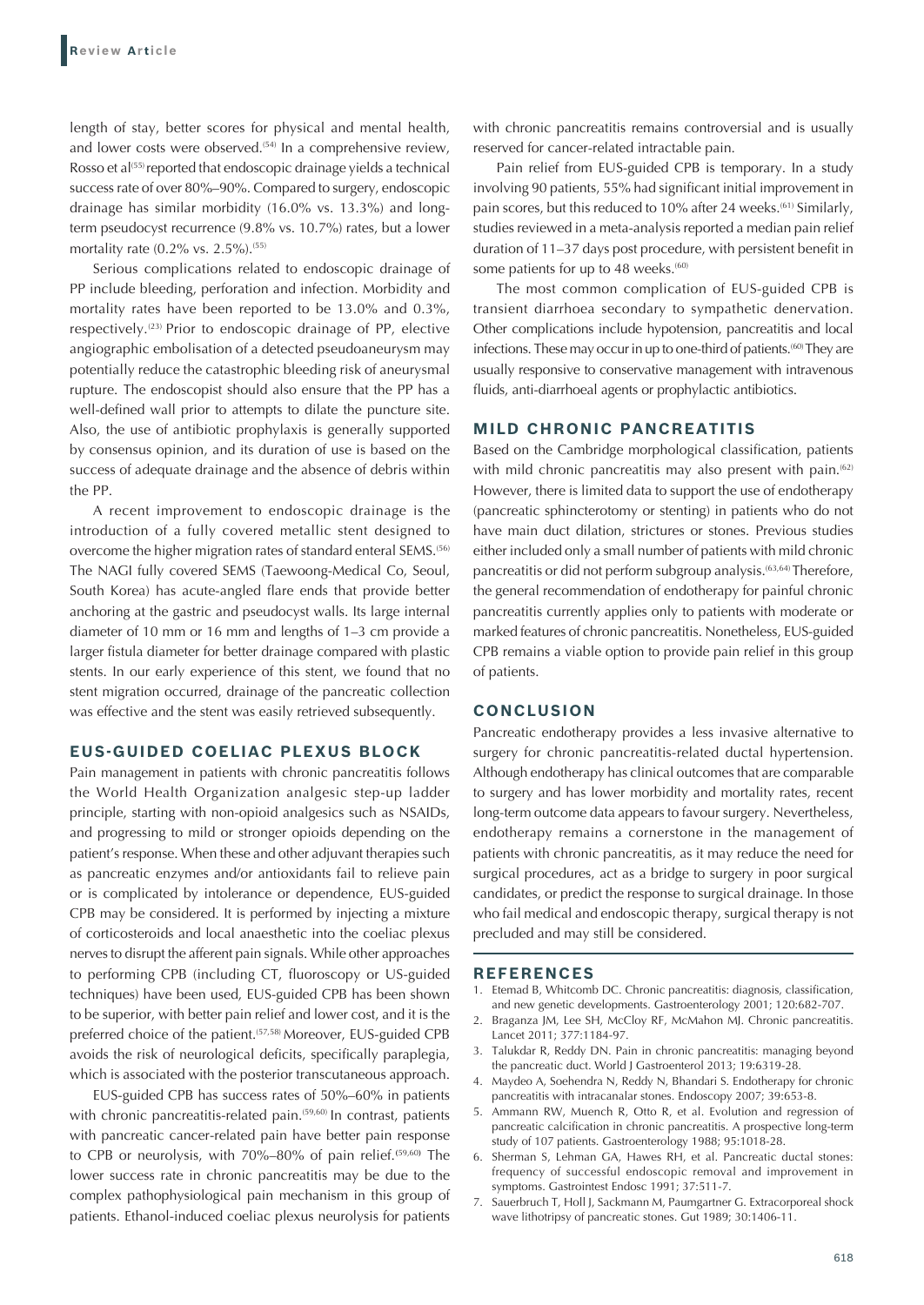- 8. Farnbacher MJ, Schoen C, Rabenstein T, et al. Pancreatic duct stones in chronic pancreatitis: criteria for treatment intensity and success. Gastrointest Endosc 2002; 56:501-6.
- 9. Nguyen-Tang T, Dumonceau JM. Endoscopic treatment in chronic pancreatitis, timing, duration and type of intervention. Best Pract Res Clin Gastroenterol 2010; 24:281-98.
- 10. Tandan M, Reddy DN, Santosh D, et al. Extracorporeal shock wave lithotripsy and endotherapy for pancreatic calculi-a large single center experience. Indian J Gastroenterol 2010; 29:143-8.
- 11. Costamagna G, Gabbrielli A, Mutignani M, et al. Extracorporeal shock wave lithotripsy of pancreatic stones in chronic pancreatitis: immediate and medium-term results. Gastrointest Endosc 1997; 46:231-6.
- 12. Guda NM, Partington S, Freeman ML. Extracorporeal shock wave lithotripsy in the management of chronic calcific pancreatitis: a meta-analysis. JOP 2005; 6:6-12.
- 13. Tandan M, Reddy DN, Talukdar R, et al. Long-term clinical outcomes of extracorporeal shockwave lithotripsy in painful chronic calcific pancreatitis. Gastrointest Endosc 2013; 78:726-33.
- 14. Seven G, Schreiner MA, Ross AS, et al. Long-term outcomes associated with pancreatic extracorporeal shock wave lithotripsy for chronic calcific pancreatitis. Gastrointest Endosc 2012; 75:997-1004.e1.
- 15. Tadenuma H, Ishihara T, Yamaguchi T, et al. Long-term results of extracorporeal shockwave lithotripsy and endoscopic therapy for pancreatic stones. Clin Gastroenterol Hepatol 2005; 3:1128-35.
- 16. Delhaye M, Arvanitakis M, Verset G, Cremer M, Devière J. Long-term clinical outcome after endoscopic pancreatic ductal drainage for patients with painful chronic pancreatitis. Clin Gastroenterol Hepatol 2004; 2:1096‑106.
- 17. Brand B, Kahl M, Sidhu S, et al. Prospective evaluation of morphology, function, and quality of life after extracorporeal shockwave lithotripsy and endoscopic treatment of chronic calcific pancreatitis. Am J Gastroenterol 2000; 95:3428-38.
- 18. Delhaye M, Vandermeeren A, Baize M, Cremer M. Extracorporeal shockwave lithotripsy of pancreatic calculi. Gastroenterology 1992; 102:610-20.
- 19. Sauerbruch T, Holl J, Sackmann M, Paumgartner G. Extracorporeal lithotripsy of pancreatic stones in patients with chronic pancreatitis and pain: a prospective follow up study. Gut 1992; 33:969-72.
- 20. van der Hul R, Plaisier P, Jeekel J, et al. Extracorporeal shock-wave lithotripsy of pancreatic duct stones: immediate and long-term results. Endoscopy 1994; 26:573-8.
- 21. Ohara H, Hoshino M, Hayakawa T, et al. Single application extracorporeal shock wave lithotripsy is the first choice for patients with pancreatic duct stones. Am J Gastroenterol 1996; 91:1388-94.
- 22. Dumonceau JM, Costamagna G, Tringali A, et al. Treatment for painful calcified chronic pancreatitis: extracorporeal shock wave lithotripsy versus endoscopic treatment: a randomised controlled trial. Gut 2007; 56:545-52.
- 23. Dumonceau JM, Delhaye M, Tringali A, et al. Endoscopic treatment of chronic pancreatitis: European Society of Gastrointestinal Endoscopy (ESGE) Clinical Guideline. Endoscopy 2012; 44:784-800.
- 24. Costamagna G, Bulajic M, Tringali A, et al. Multiple stenting of refractory pancreatic duct strictures in severe chronic pancreatitis: long-term results. Endoscopy 2006; 38:254-9.
- 25. Talukdar R, Reddy DN. Pain in chronic pancreatitis: managing beyond the pancreatic duct. World J Gastroenterol 2013; 19:6319-28.
- 26. Cremer M, Devière J, Delhaye M, Baize M, Vandermeeren A. Stenting in severe chronic pancreatitis: results of medium-term follow-up in seventysix patients. Endoscopy 1991; 23:171-6.
- 27. Eleftherladis N, Dinu F, Delhaye M, et al. Long-term outcome after pancreatic stenting in severe chronic pancreatitis. Endoscopy 2005; 37:223-30.
- 28. Vitale GC, Cothron K, Vitale EA, et al. Role of pancreatic duct stenting in the treatment of chronic pancreatitis. Surg Endosc 2004; 18:1431-4.
- 29. Binmoeller KF, Jue P, Seifert H, et al. Endoscopic pancreatic stent drainage in chronic pancreatitis and a dominant stricture: long-term results. Endoscopy 1995; 27:638-44.
- 30. Eisendrath P, Devière J. Expandable metal stents for benign pancreatic duct obstruction. Gastrointest Endosc Clin N Am 1999; 9:547-54.
- 31. Park do H, Kim MH, Moon SH, et al. Feasibility and safety of placement of a newly designed, fully covered self-expandable metal stent for refractory benign pancreatic ductal strictures: a pilot study (with video). Gastrointest Endosc 2008; 68:1182-9.
- 32. Moon SH, Kim MH, Park do H, et al. Modified fully covered selfexpandable metal stents with antimigration features for benign pancreaticduct strictures in advanced chronic pancreatitis, with a focus on the safety profile and reducing migration. Gastrointest Endosc 2010; 72:86-91.
- 33. Forsmark CE. Management of chronic pancreatitis. Gastroenterology 2013; 144:1282-91.
- 34. Díte P, Ruzicka M, Zboril V, Novotný I. A prospective, randomized trial comparing endoscopic and surgical therapy for chronic pancreatitis. Endoscopy 2003; 35:553-8.
- 35. Cahen DL, Gouma DJ, Nio Y, et al. Endoscopic versus surgical drainage of the pancreatic duct in chronic pancreatitis. N Engl J Med 2007; 356:676-84.
- 36. Cahen DL, Gouma DJ, Laramée P, et al. Long-term outcomes of endoscopic vs surgical drainage of the pancreatic duct in patients with chronic pancreatitis. Gastroenterology 2011; 141:1690-5.
- 37. Adler DG, Lichtenstein D, Baron TH, et al. The role of endoscopy in patients with chronic pancreatitis. Gastrointest Endosc 2006; 63:933-7.
- 38. Abdallah AA, Krige JE, Bornman PC. Biliary tract obstruction in chronic pancreatitis. HPB (Oxford) 2007; 9:421-8.
- 39. Draganov P, Hoffman B, Marsh W, Cotton P, Cunningham J. Long-term outcome in patients with benign biliary strictures treated endoscopically with multiple stents. Gastrointest Endosc 2002; 55:680-6.
- 40. Kahl S, Zimmermann S, Genz I, et al. Risk factors for failure of endoscopic stenting of biliary strictures in chronic pancreatitis: a prospective follow-up study. Am J Gastroenterol 2003; 98:2448-53.
- 41. Pozsár J, Sahin P, László F, Forró G, Topa L. Medium-term results of endoscopic treatment of common bile duct strictures in chronic calcifying pancreatitis with increasing numbers of stents. J Clin Gastroenterol 2004; 38:118-23.
- 42. Cahen DL, Rauws EA, Gouma DJ, Fockens P, Bruno MJ. Removable fully covered self-expandable metal stents in the treatment of common bile duct strictures due to chronic pancreatitis: a case series. Endoscopy 2008; 40:697-700.
- 43. Poley JW, Cahen DL, Metselaar HJ, et al. A prospective group sequential study evaluating a new type of fully covered self-expandable metal stent for the treatment of benign biliary strictures (with video). Gastrointest Endosc 2012; 75:783-9.
- 44. Behm B, Brock A, Clarke BW, et al. Partially covered self-expandable metallic stents for benign biliary strictures due to chronic pancreatitis. Endoscopy 2009; 41:547-51.
- 45. Banks PA, Bollen TL, Dervenis C, et al; Acute Pancreatitis Classification Working Group. Classification of acute pancreatitis--2012: revision of the Atlanta classification and definitions by international consensus. Gut 2013; 62:102-11.
- 46. Bradley EL 3rd. A clinically based classification system for acute pancreatitis. Summary of the International Symposium on Acute Pancreatitis, Atlanta, Ga, September 11 through 13, 1992. Arch Surg 1993; 128:586-90.
- 47. Andrén-Sandberg A, Dervenis C. Pancreatic pseudocysts in the 21st century. Part I: classification, pathophysiology, anatomic considerations and treatment. JOP 2004; 5:8**-**24.
- 48. Andrén-Sandberg A, Dervenis C. Pancreatic pseudocysts in the 21st century. Part II: natural history. JOP 2004; 5:64-70.
- 49. Gumaste UV, Dave PB. Pancreatic pseudocyst drainage--the needle or the scalpel? J Clin Gastroenterol 1991; 13:500-5.
- 50. Spivak H, Galloway JR, Amerson JR, et al. Management of pancreatic pseudocysts. J Am Coll Surg 1998; 186:507-11.
- 51. Boggi U, Di Candio G, Campatelli A, Pietrabissa A, Mosca F. Nonoperative management of pancreatic pseudocysts. Problems in differential diagnosis. Int J Pan creatol 1999; 25:123-33.
- 52. Cahen D, Rauws E, Fockens P, et al. Endoscopic drainage of pancreatic pseudocysts: long-term outcome and procedural factors associated with safe and successful treatment. Endoscopy 2005; 37:977-83.
- 53. Trevino JM, Tamhane A, Varadarajulu S. Successful stenting in ductal disruption favorably impacts treatment outcomes in patients undergoing transmural drainage of peripancreatic fluid collections. J Gastroenterol Hepatol 2010; 25:526-31.
- 54. Varadarajulu S, Bang JY, Sutton BS, et al. Equal efficacy of endoscopic and surgical cystogastrostomy for pancreatic pseudocyst drainage in a randomized trial. Gastroenterology 2013; 145:583-90.e1.
- 55. Rosso E, Alexakis N, Ghaneh P, et al. Pancreatic pseudocyst in chronic pancreatitis: endoscopic and surgical treatment. Dig Surg 2003; 20:397‑406.
- 56. Téllez-Ávila FI, Villalobos-Garita A, Ramírez-Luna MÁ. Use of a novel covered self-expandable metal stent with an anti-migration system for endoscopic ultrasound-guided drainage of a pseudocyst. World J Gastrointest Endosc 2013; 5:297-9.
- 57. Gress F, Schmitt C, Sherman S, Ikenberry S, Lehman G. A prospective randomized comparison of endoscopic ultrasound- and computed tomography-guided celiac plexus block for managing chronic pancreatitis pain. Am J Gastroenterol 1999; 94:900-5.